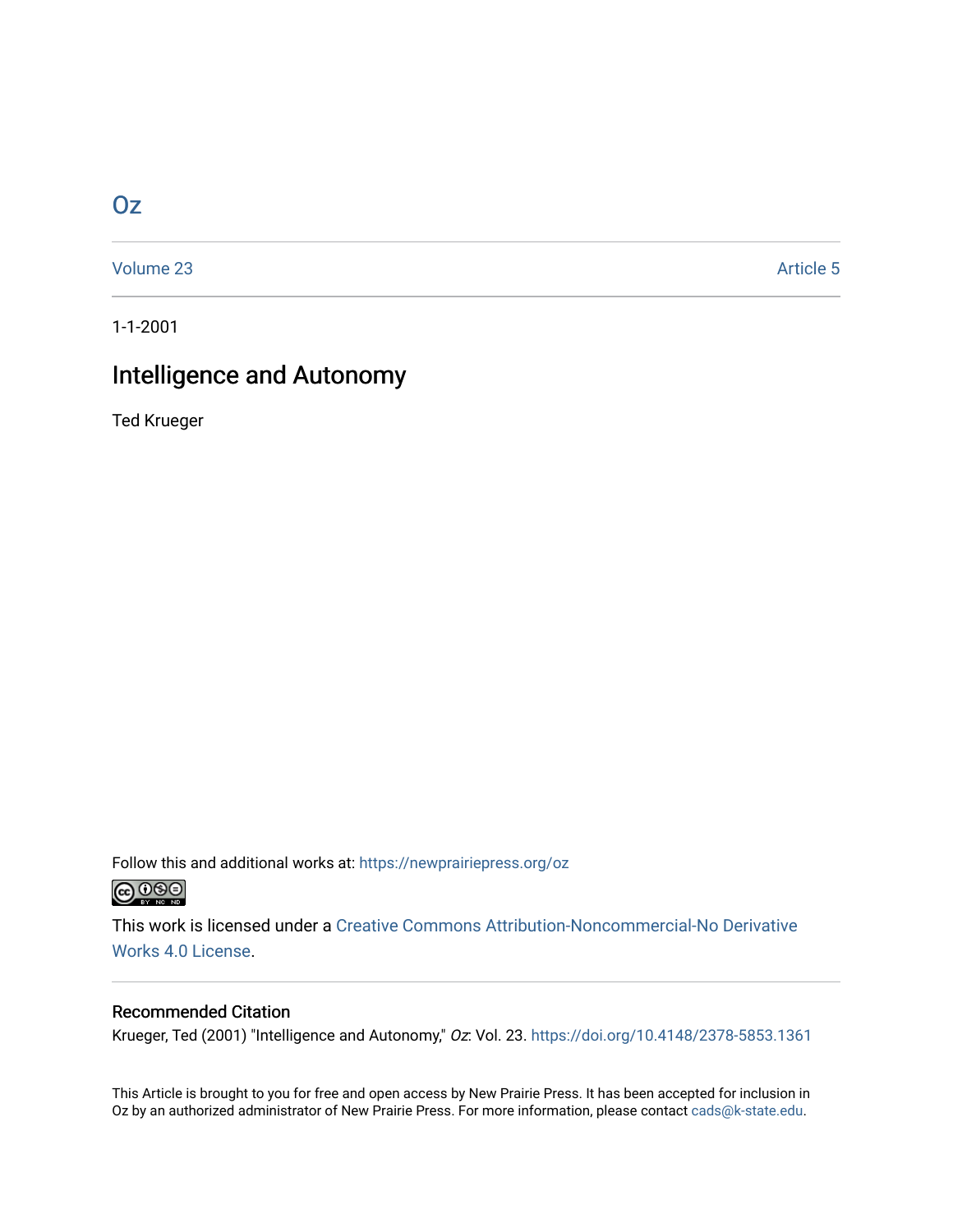# **Intelligence and Autonomy**

## *Ted Krueger*

The terms "Intelligent Buildings" and "Smart Buildings" have been used in the building industry for almost two decades. They refer to a wide variety of capabilities integrated into the building fabric based on computer and communications technologies. One of the truisms of the late twentieth century is that the development of microprocessors has had a profound effect on the culture. The availability of commodity desktop and portable computing machines and the networks that connect them has altered the ways that we work and communicate. Yet despite their ubiquity, and their role in both funding and driving the development of chip production, the number of microcomputers in use is far exceeded by micro-controllers that are embedded into objects in the environment.

Computer technologies not only allow for the transformations in the way we think and communicate but have begun to alter the fabric of the environment that we inhabit. We may find that the most profound changes due to the introduction of computer and communications technology in architecture come not from the availability of visualization, presentation, and documentation tools that they provide, but from the incorporation of intelligence into the materials and systems from which we build.

 $22$ As Hunt<sup>2</sup> notes, the cybernetician Gordon Pask understood the relationship between the human and an adaptive and interactive architecture more than three decades ago. Pask posited that the domain of design was not the determination of the form of the building but the structuring of the social context in which humans interacted with their environment and with each other. He used the term "mutualism" to designate a kind of symbiotic relationship between the architecture and its inhabitants.3

Architects have in the interim focused on the symbolic and linguistic dimensions of their work and on formal gymnastics rather than architectural behaviors leaving the work of integrating intelligence into architectural media largely to manufacturers, property developers, and facility managers. These entrepreneurs have defined the problems to be solved and have specified the solutions to be implemented. They have also determined what is commonly understood as "intelligent buildings" with all the elasticity that marketing engenders. This paper will review some of what is considered to be "'intelligent" in architecture and will review contemporary theories regarding the nature of artificial intelligences, in an effort to find common concepts and implementations and to begin to discern the general direction in which a more disciplined notion of intelligence may lead.

The aim of much contemporary intelligent building research is to find technological solutions that promote the competitiveness of the construction industry and its clients.4 In these contexts, an "intelligent" building is one that affords "productivity and cost effectiveness by means of optimally designed and interrelated structures, systems and subsystems, and services and management."5 The purpose of these integrated and centralized systems is an economy of building construction, operation, maintenance, and administration. The objective is efficiency, optimization, and control.

## **Intelligent Subsystems**

Uses for embedded intelligence in architectural applications began in the late 1970s with environmental control systems<sup>6</sup> and occurred at the intersection of a reduced cost for the control technology and rising energy prices. The use of microcontrollers for the management of building subsystems—such as security, fire protection, environmental controls, vertical transportation, and lighting—is driven by the increased capability that they made possible relative to the available electrical and mechanical controls. This lead to greater operational efficiency, flexibility, improved occupant comfort, and reduced energy and maintenance costs. Throughout the following decade, manufacturers developed a wide variety of proprietary control systems, each optimized in isolation from the other systems installed within the same structure.



Embedded computing derives much of its functional advantage from the ability to integrate multiple inputs into a single behavior—that is to produce behaviors that are specific to a range of conditions. Computerized control techniques allow for complex relationships to be accommodated not only within a single subsystem but also, through intercommunication, with a variety of related subsystems as well.

The fire protection system in a building employs smoke and thermal sensors to detect an emergency and activate the sprinklers or other fire suppression devices. It also must alert the fire department, sound local alarms, return elevators to the ground floor for use by the authorities, pressurize the escape stairs to eliminate smoke infiltration, turn on exhaust fans to evacuate smoke from the building, and provide for emergency exit lighting. This example, though extreme, illustrates the benefits of integrating a variety of building subsystems. The building industry is concerned with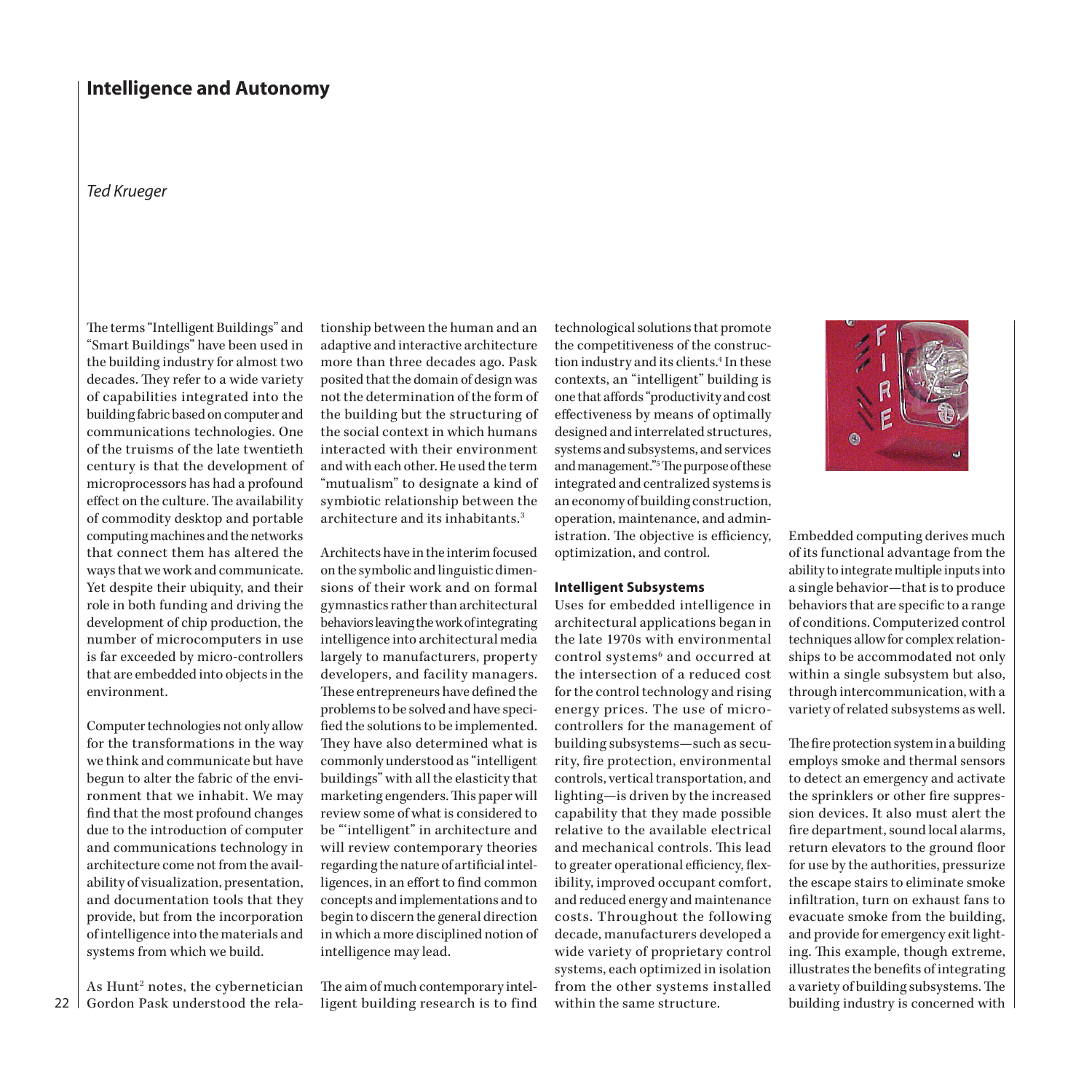the provision of many disparate but interrelated systems that must be integrated into a structure. Methods of coordinating between them promises to result in benefits equivalent to those that drove the initial incorporation of computing devices.

Intercommunication methods were devised, integrating a full range of intelligent subsystems into unified whole. The first step in rationalizing this integration was the development of a single communication cable— "structured cabling"—unifying security fire alarm data and telephone networks with the traditional building management systems.7 Integration implies common standards for communication hardware and software and protocols for the communication between devices. At present, these standards are newly adopted<sup>8</sup> or under development.

The provision of communication and data services over local and wide area networks is generally considered a marketing feature of the intelligent building. Due to the rapid technical development that is occurring in this area, these services must also be frequently altered, upgraded, or replaced. Providing for these periodic modifications may be considered intelligent design, but does not increase the inherent intelligence of the building in which they are incorporated. The incorporation of these services is essentially an independent system.

With structured cabling, however, these networks serve the intercommunication requirements for building services and subsystems. This common communication infrastructure enables contact between buildings within a complex as well as with other structures within the district<sup>9</sup> or, in the case of Singapore, communication across the whole of a city-state.10

It is clear that the implementation of intelligence in the architectural context has occurred in response to a desire to increase the functional capabilities of a variety of subsystems. There was, initially, no overall development strategy and little coordination of effort. Presently, the development of standards demonstrates an interest in intercommunication, interoperation, and an effort to open development to a wider range of commercial sources.

#### **Intelligent Materials**

In addition to developing automated versions of systems that are commonly used in architectural settings, there is an interest in devising strategies for increasing the intelligence and capabilities of the materials from which we build. Substantial work in intelligent materials has been undertaken with applications intended for the aerospace or defense industries. The strategy employed and the methods used have evolved directly from composite materials—the typical method of fabrication used for intelligent structures. A range of materials, each with a desirable property, are brought into the proper orientations and fused in a thermoplastic matrix. For example, a variety of fibers—glass, graphite, and ceramic—may be oriented to directly counteract the forces that are anticipated on the component, their properties individually matched to the anticipated stresses. Optic fibers are placed as sensors to track the forces impinging on the structure as well as its internal states during manufacture, installation, and use. These sensors provide information to embedded micro-controllers that record and process it. Composite materials may include actuators, such as shape memory alloy wires, to counteract forces or damp vibrations as directed by the embedded controllers.11 Composite techniques result in

a material with enhanced structural properties, material that has the ability to sense, record, decide and react.<sup>12</sup>

Efforts to integrate sensory components into architectural and civil structures are in their infancy. Reinforced concrete, the architectural equivalent of composite materials, has received considerable attention.13 Houston and Fuhr at the University of Vermont have embedded fiber optic sensors on a highway bridge, a hydroelectric dam, and a university bio-medical building and are collecting the resulting data.<sup>14</sup> This information will inform analytic models and promises to provide an empirical basis for structural theories. The availability of sensory technologies may make it unethical to build structures that do not warn users of

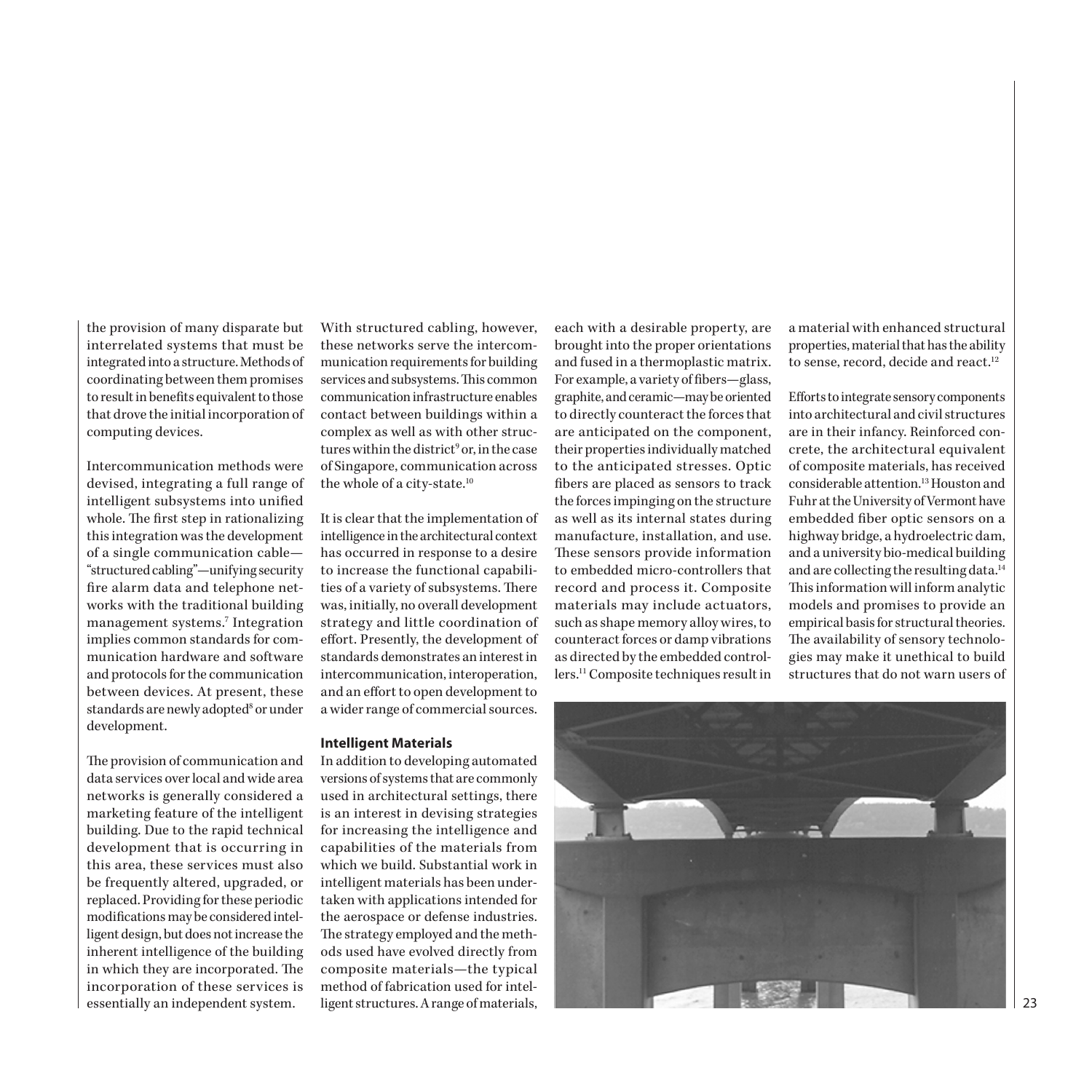impaired capacity or impending failure.15 Sensory and reactive techniques applied to the substance of a building represent a fundamental increase in capacity beyond that offered by the control of integrated sub-assemblies. Safety, economy, and efficiency will drive the incorporation of intelligent materials.

### **Behavior-based AI**

Within the context of the present paper, it is reasonable to turn attention from the details of the integration of intelligence in buildings to a consideration of the methods that are under development in the field of artificial intelligence. These may provide information about the general direction that this integration may take.

The need to undertake activities that were by their nature difficult or tedious for humans to perform—cryptographic analysis, calculating projectile trajectories and sorting census data, for example—drove the early development of computational devices. Initial efforts in the field of artificial intelligence focused on related problems of logic and symbolic processing. In these areas, artificial systems made rapid progress towards the goal of equaling and surpassing human capabilities. Robots, as a platform for investigating intelligence, develop as an interface between a symbol processing system and the environment. The robots iterated through a sense, model, plan, and act (SMPA) paradigm developed out of the human experience of intelligence that was validated through introspection. Decisions were made by reference to rule structures developed by the researchers and embedded in the controlling programs for the robot.

The machines were slow and clumsy in their interactions with the world. Extensive research and computational resources were expended on the problems of developing a comprehensive world model from sensor input and

within that world. Paradoxically, the more information that was gathered by the robot the more hesitant were its interactions. A "paralysis through analysis" resulted from the explosion of possibilities intrinsic to the modeling and planning activities.

Inherent in SMPA is a Cartesian mind/ body dichotomy implemented on an electro-mechanical apparatus. The emphasis was clearly on the logical and symbolic operations—the mind—with the robotic—the body—as a secondary and subsidiary operation within the hierarchy. Searle's critique of artificial intelligence indicated that the symbolic approach lacked a means by which the symbolic tokens could correlate with the kinds of experience from which they could derive meaning.<sup>16</sup>

An alternative approach was based on a formulation of intelligence that was measured by the capacity for appropriate and timely behavior of the robot within the "real world." Simple independent task-achieving modules were written that allowed the robot to interact in its context. Once tested and debugged, these modules remained in place and attention was given to writing higher-level structures that would be concerned with the mediation and coordination of the simpler behaviors in an effort to produce more complex interactions with the environment. Viable control systems result from each layer. A module that directed the robot to move forward, for example, might be subsumed by a higher-level program concerned with input from the sensors determining the location of an obstacle to be avoided. That program might itself be subsumed by one which planned a route from one location to another and so on to arbitrary levels of complexity.

This hierarchically layered structure, developed by Brooks and others, was termed Subsumption Architecture. Distinguishing characteristics of this approach are its modularity, robustness, embodiment, situatedness, and capacity for emergent behaviors.<sup>17</sup> Because each behavior-generating module operates independently, mechanical or behavioral failures affecting higher-level behaviors leave the robot with its more primitive capabilities intact. The behavior of the system is robust, rather than brittle, in the face of unforeseen circumstances. Rather than focus on the abstract processing capacity of the robot, at the most basic levels, these machines were built on sensor-effector couplings; they are inherently embodied and situated within a context. The control of the machine is not centralized but may be understood as a system of independently acting agents.18 In this way, it is related to Minsky's "Society of Mind,"19 an agent-based understanding of human intelligence.



The strong relationship between the machine and its environment allowed for the development of emergent behaviors. To take a simple example, if a module directing the robot to move to the left were subsumed by a module that directed it to move to the right for a while after encountering an object, the robot would follow a wall—by periodically bouncing off of it—down a corridor and, upon encountering a door, move through it and continue to follow the wall on the opposite side. In this case, the wall following

behavior is not programmed into the machine but emerges by means of an interaction between the machine and its environment. This aspect of the robot's behavior is in many respects similar to the flocking activity generated by Reynolds. In that case, the activity of the group was an emergent property developing out of simple rule structures governing the behavior of individual agents and their context.

This behavior-based approach to artificial intelligence was designed to follow a development reminiscent of biological evolution. Rather than starting with human level competence as an objective, the capacities of simpler organisms were initially modeled, and more complex behaviors were built gradually over time.

#### **Architecture and Subsumption**

The transfer of notions of intelligence from robotics to architecture may initially seem inappropriate. Architecture is static in comparison to a mobile robot. One of the foundations of architectural education is the study of statics—an analytic tool of structural analysis. Society expects and requires a static architecture. A building with any significant dynamic is a prime candidate for a lawsuit. If one examines the situation from the standpoint of the sensory apparatus, however, it will be realized that the sensor responds only to a change of state. It has no *a priori* notions regarding movement. Therefore developments founded on mobility will be applicable in any context where there is a significant dynamic. In architectural contexts, this dynamic may be the result of programmatic as well as environmental or structural variables.

The subsumption approach is applicable to architecture in several ways. It is an incremental and iterative strategy that is capable of yielding useful behaviors at frequent points in its development. Complex behaviors are built over time on the foundations provided by simpler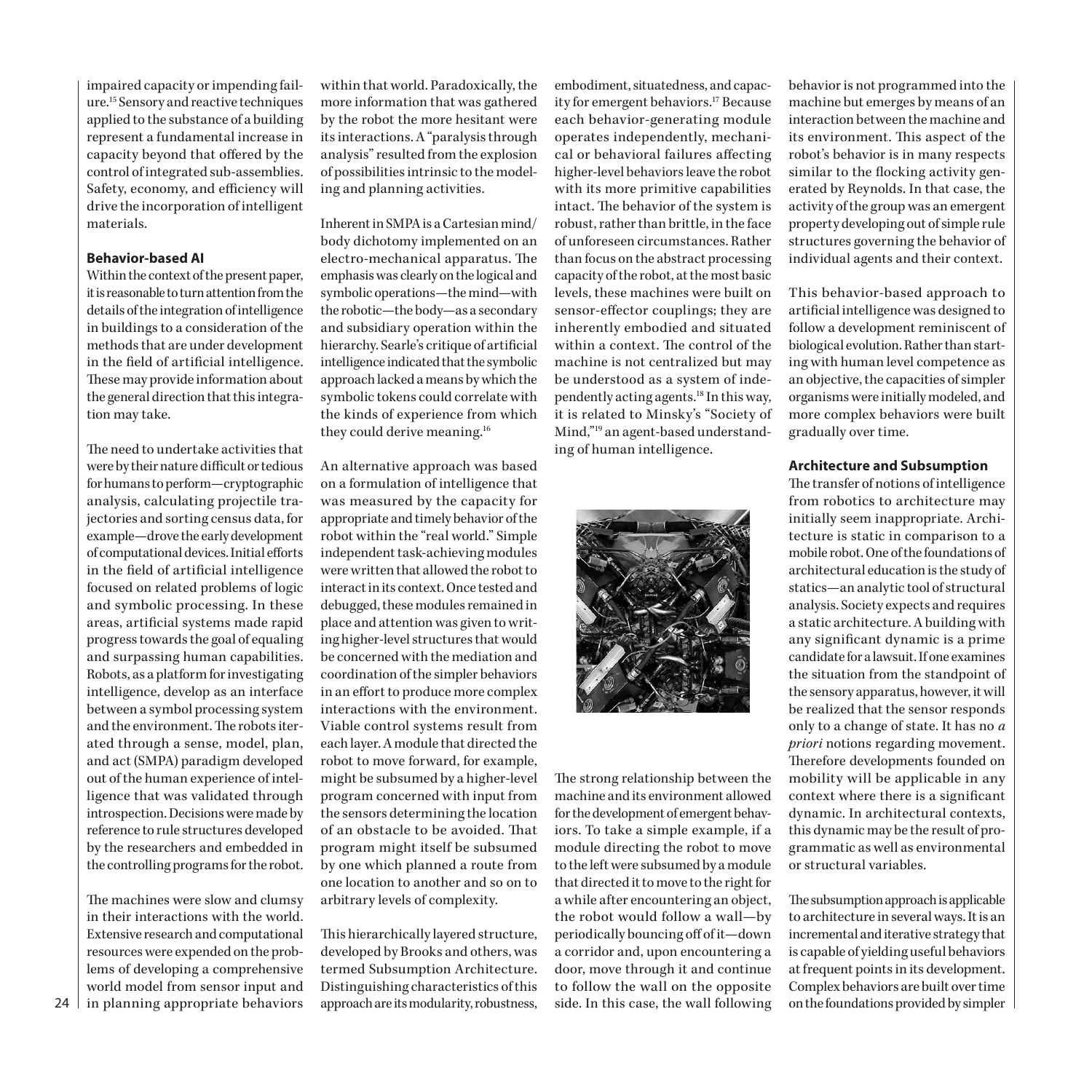



pre-existing ones. There is no need to design a complete system from the ground up—higher-level behaviors assume the existence but not the authorship of simpler ones—nor to integrate all systems into a unified network, but only to establish an asynchronous intercommunication between them as the need arises. Some of the lowest level sensor-actuator couplings are already developed and in place in mechanical, lighting, and security systems, and other more sophisticated systems exist within most appliances. Standards have been devised that allow these devices to intercommunicate over networks. Architecture is inherently embodied and situated within a dynamic environment. This sets a context where higher level behaviors can be developed. The useful behaviors resulting from each layer of integration provide a motive for an increase in sophistication. An ideology of utility and the entrepreneurial imperative in contemporary economics guarantees this kind of development. A further advantage is that the system degrades gracefully if there is a failure - the lights stay on and the elevators still work.

Viewed from a chronological perspective, the implementation of embedded intelligence in architectural settings has paralleled the subsumption strategy used on robotic platforms. From the initial use of micro-controllers in isolated subsystems, to the development of intercommunication protocols that allow for the integration of functions across subsystems, these developments have not occurred by reference to an overall strategy but as a pragmatic response to functional issues and an effort to generate useful behaviors. A further consideration of the disciplined study of intelligence may illuminate the potential limitations of this line of development, because behavior-based approaches are not without difficulty. It is unclear how well the reactive strategy will scale up in complexity. Maes notes that emergent behavior, even at relatively simple levels, requires that the designer set an interaction loop between an agent and the environment that results in a convergence on the desired behavior.<sup>20</sup> In this case, emergent behavior is not fortuitous, but a function of the effort and skill of the designer. With increasing system complexity, the number of behaviors and the probability of conflicts between them increases. The programmer must anticipate a combinatorial explosion in the set of possible interactions and develop the means to address them.

Architecture as an extended object with a large number of behaviors running concurrently is a prime candidate for this kind of complexity. One of the fundamental concerns of design—architectural, robotic, or otherwise—consists in the mediation of conflicting requirements. These conflicts carry through beyond design into the operation of the artifact. Technology may supply new means to address—but not eliminate—these problems.

Harnad suggests that, to produce an artificial mind that could be equated with a human one, a method of ground-

ing its symbolic capacities must be employed.21 This possibility arises when the symbols are organized relative to contact with the world and their interrelations are established through experience rather than by pre-processed rule structures. The artificial mind must be embodied if it is to escape Searle's critique.

Brooks acknowledges that the behavioral and symbolic approaches may be complementary.<sup>22</sup> While the extent to which behavior-based systems can integrate and ground symbolic ones remains an empirical issue, the deepest levels of integration will arise from situations in which the representational systems are derived from experience. They may have a development and structure that is closely related to the behavioral parameters from which they originate. It is in this sense that contemporary theories of artificial intelligence address Searle's critique. The emphasis on embodiment and situatedness provide a context on which the derived symbol tokens can be grounded. The relationship between the symbol and experience is what allows the symbolic to have a meaning.

The presence of data or symbols does  $\,$  25  $\,$ This paper has not considered all uses of media in architectural settings but has focused on basic functionally-driven implementations of computer and communications technology. There are projects that have used media in their visual and expressive capacities as elements of a formal system. "Mediarchitectures" as theorized by Thompson represent a potentially important alteration of the role of the architectural object within a cultural dialogue. They are not considered here because there is as yet no link by which the text and images that are used as elements of a facade, for example, could have import to the cognitive dimensions of the building. This relative isolation is also true of the data which flows across the telecommunication networks embedded within a building.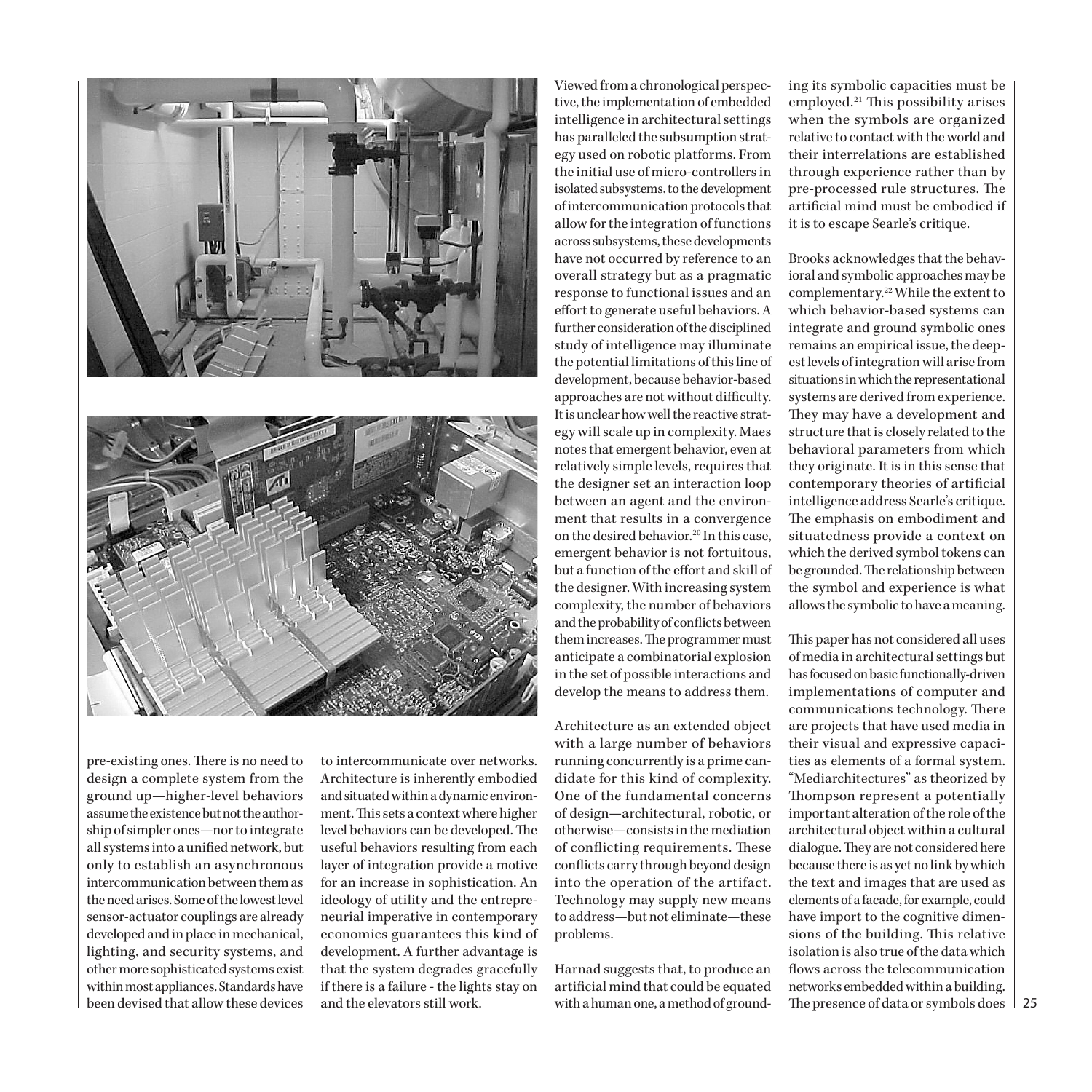not guarantee its saliency even if the structure participates in its processing or transformation. What can be understood from this research is that these signals must have a relationship to the embodiment of the system if they are to be relevant to the intelligence of the system. In this case, the rate of data flow in a network may be important to the structure; the specific content of that flow may not.

### **Robotic Imagination and Desire**

Stein has undertaken some development that is particularly intriguing relative to embodiment and intelligence. In her study of memory and imagination in a behavior-based robot, the machine was capable of understanding places it had encountered by virtue of a signature 'feel' or representation of the place as encoded by its sensory apparatus. These perceptions were stored for future reference. The researcher was able to feed the robot a representation of a place it had not visited but which it could compare with its current sensory constellation. It was found that the robot could explore the world and recognize places that it had not previously visited but which it had been told about and for which it had, in a sense, an image in its imagination.

While it has been suggested that the logical and symbolic capacity of the human mind is a serial process riding on top of the parallel structure of the unconscious, Stein's approach was not to place the representational capacity atop the behavior-based substrate, but to run the two in parallel. The physical structures of the machine were emulated on one of the robot's computers and the robot could explore these virtual spaces using its simulated sensors.

The existence of the parallel structure enables a capacity for speculation. The machine's current sensor readings could be transformed based upon hypo-

26 thetical grounds and evaluated with its virtual sensors. Several scenarios could be produced and evaluated for the best course of action.

At this point, the question of the basis of those evaluations will arise simultaneously with the issues of which scenarios to generate and how many to produce, as well as how to evaluate of the number of steps into the future to continue the exercise. The constraints faced by the responding system must be anticipated either by a programmer or by rule structures imbedded in the agent. Here again, we are again up against the combinatorial wall. The range of permutations may be circumscribed by reference to goals.

Goals not only bias or restrict the range of choices but also make possible the allocation of resources such that several simultaneous objectives may be addressed or approached through a single action. Typically, goals are not isolated, but rather occur as a nested series of interrelationships that provide a guide for action at many scales simultaneously.<sup>23</sup> As Maes notes, goals are a crucial ingredient of selfconsciousness and a precondition for effective learning. One of her contributions to research in this area has been to develop autonomous agents that are capable of setting their own goals in the face of conflicting requirements.



#### **Intelligence and Autonomy**

There is a common developmental path that can be discerned within this research. Increases in complexity cannot be met with brute-force programming. The requirement that all possible states of interaction be anticipated and provided for sets a practical limit on what can be achieved. These limitations are simply a matter of mathematics. Repeatedly, as the combinatorial limitations become manifested, the designer is required to develop some means by which the agent can independently evaluate its context and take action. A measure of autonomy must be granted to the machine in order to be able to deal effectively with the complexity of its interactions with the environment. Autonomy is a fundamental change in the nature of the artifact that in turn requires a re-evaluation of roles that objects play in both the cultural and cognitive processes. It is this aspect of embedded intelligence that most profoundly alters our relationship to the products of our material culture.

Agre conveys the change that the principled characterization of interactions between agents and the environment has had for the field of artificial intelligence.<sup>24</sup> The concept of agent may embrace human and other biological entities, machines, and software. Each may be to some degree autonomous, intelligent, and situated within an environment, their roles interlocked and complementary.

Huberman and Clearwater have implemented a multi-agent system for controlling the thermal resources of a building at Xerox PARC.<sup>25</sup> In this scheme, computational agents linked directly to temperature sensors and air-flow actuators bid to buy or sell resources in an auction. This marketbased system has provided a more equitable distribution of resources than has been available using conventional control schemes. The agents, in this case, act with completely autonomy beyond the thermostat settings established in each office by its human occupant. Agents trade in a virtual money established for the auction. As this capital has no direct corollary in

the world of the occupant, the authors note that it is possible to skew the results of the auction by setting the thermostat unusually high or low. If the humans were not isolated from the dynamics of the control system, that is if the virtual costs became real, the resulting interlock of roles would return the system to stability.

This interdependence suggests that the mutualism suggested by Pask may in fact be grounded in the findings of contemporary research on intelligence. Architecture in this context becomes symbiotic with its inhabitants.

As a discipline, architecture is oblivious to the possibility that autonomous intelligence may develop and so may be unable to recognize it if it occurs. As there may be no direct formal implications, many architects will not be interested and need not concern themselves. However, given some probability that intellect will arise, there may be those who would attempt to engage it and to take a hand in its development. There is a strong relationship between the structure of developments in intelligent buildings and the strategies employed in artificial intelligence. It is tempting to expect that some non-trivial forms of intelligence may emerge from these processes. Yet, as noted above, emergence is no magic. If intelligent environments are to occur, they will do so by virtue of the craft of their creators.

An interactive and adaptive architecture indicates that the locus of design migrates from form to the parameters of behavior. Its intent shifts from control to facilitation, from a restriction to an amplification of the design space and a consideration of the interface that will be required for intelligent and interactive environments.